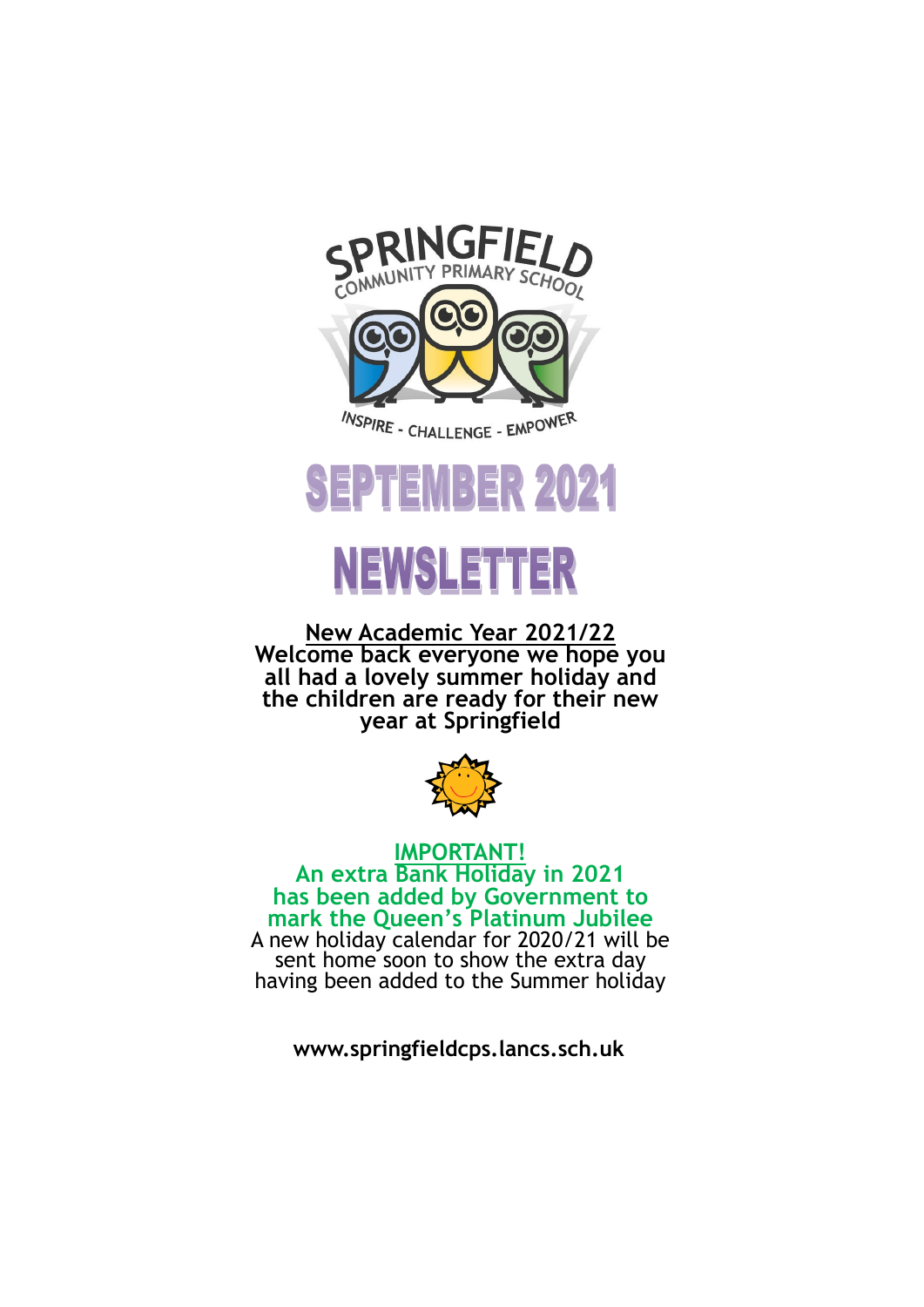#### **HOLIDAYS**

Holidays during term time will *not* be authorised and we ask that you take them during the school holidays, thank you.

#### **LATES**

Please make sure your child is on time every morning as being late in the classroom is disruptive and can make the child feel anxious as they could well be arriving part way through the lesson. Late arrivals will be monitored and follow up actions taken, where necessary.

## **TEXTING SERVICE**

Please look out for our texts coming to you throughout the year with reminders and other information. When a text ends with 'please reply' then you will be able to use the reply service otherwise, reply will not be available and you will need to ring school if you have any queries.

Please keep us up to date with your mobile number changes so you don't miss out on the message service, thank you.

#### **MOVED HOUSE?**

If you change your address, then please notify Mrs Collett as soon as possible so we can update our records, thank you.

#### **MACMILLAN COFFEE MORNING**

On Friday 24 September we will be having a non-uniform day and hope that you support this magnificent charity by way of a £1.00 donation—at least—per family, thank you. Details to follow soon with regards to any cakes beings sold on site to the children, subject to any restrictions.

#### Welcome Letters

Your child's class teacher will be sending home their welcome letters soon. Please read the information provided, as this will inform you with regards to PE and Homework days. Any queries can be addressed at the classroom door before or after school.









**NO** 



SOLD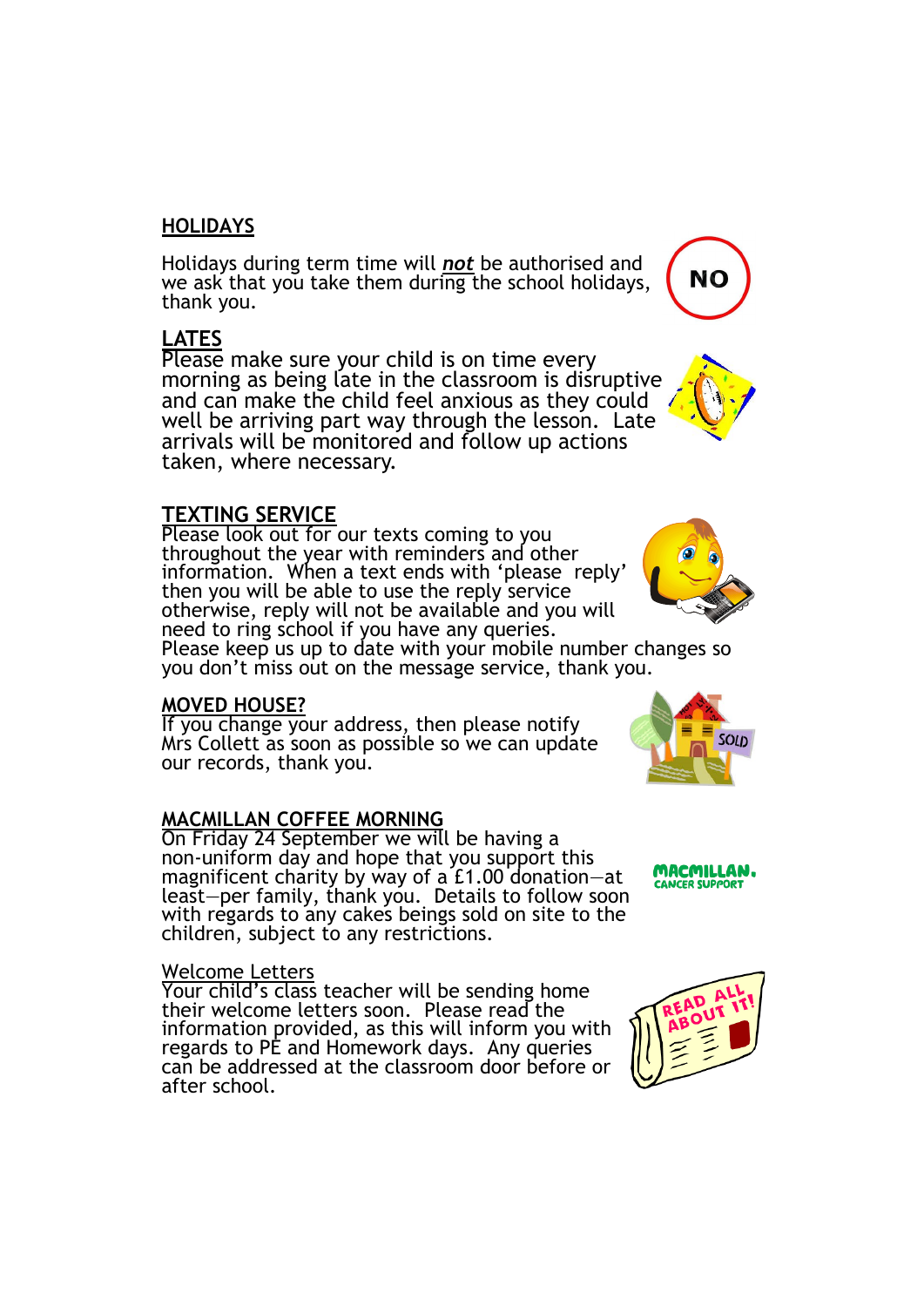## **SCHOOL MEALS**

The next change of meal arrangements will be from Monday 01 November and you will need to let Mrs Collett know by Thursday 07 October if you wish to move your child from sandwiches to meals and vice versa—thank you.

## **NEW RECEPTION & SECONDARY PLACES FOR 2021/22**

You can apply 'on-line' for a primary and a secondary place from 01 September 2021 at this website address: www.lancashire.gov.uk/schools [search "school admissions"].

The closing date to apply for a **S**econdary school place is 31 October 2021 and for a **P**rimary place the closing date is 15 January 2022.

#### **UNIFORMS**

Every term, we have queries with regard to lost sweatshirts etc. Please make sure that all uniform items have the **full** name of the child clearly written on the inside of the garment, thank you.

#### **PE KITS**

Children that have a Springfield PE kit- that was given to them during lockdown- can continue to come into school wearing this on their PE days. For children in Y1 and those that do not have a Springfield kit, there is an expectation that they come to school wearing a white t-shirt, their school jumper, plain black leggings/ plain black tracksuit bottoms and trainers, on their PE

day. All children will be expected to have their PE drawstring bag in school which contains their PE pumps. During PE lessons and on PE days, children will be asked to change into their pumps whilst in school.

## **SCHOOL PHOTOGRAPHS**

Tempest photography will be in school on Thursday 30 September. Photographs will only be taken of the children in an 'individual' shot and one with their siblings who attend Springfield.

## **SWIMMING**

Swimming starts Tuesday 07 September for Year 5 and will be every week until Christmas. From January 2022 Year 4 will be going swimming.